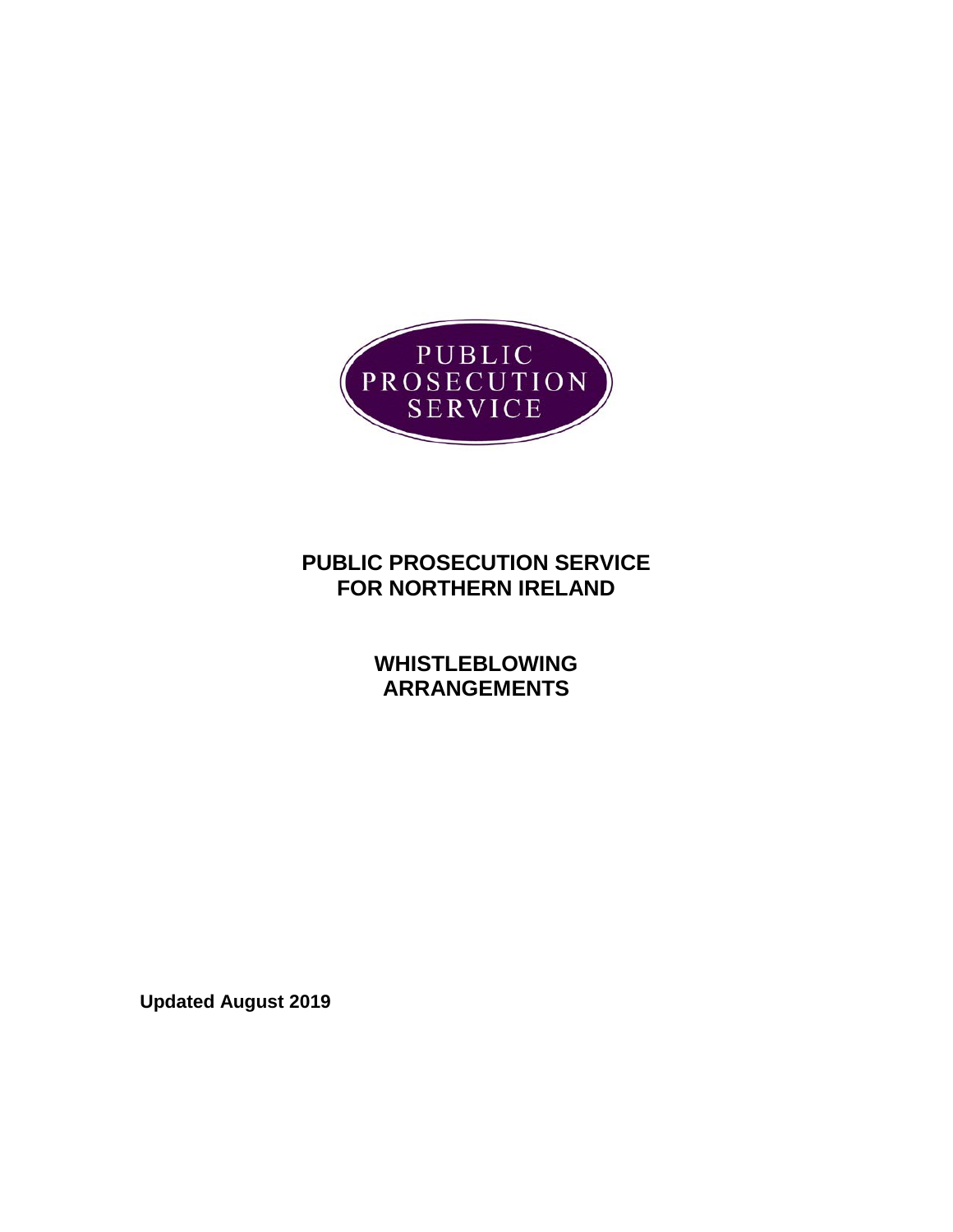## **Contents**

| <b>Summary of Whistleblowing Handling arrangements</b> | 3  |
|--------------------------------------------------------|----|
| <b>Introduction</b>                                    | 4  |
| <b>Types of concern covered</b>                        | 4  |
| <b>Reporting Concerns: PPS Staff</b>                   | 5  |
| <b>Reporting Concerns: Members of the public</b>       | 10 |
| How we will handle matters reported by staff or a      |    |
| member of the public                                   | 12 |
| <b>Records</b>                                         | 13 |
| <b>Conclusion</b>                                      | 13 |
| <b>Guidance for managers</b>                           | 14 |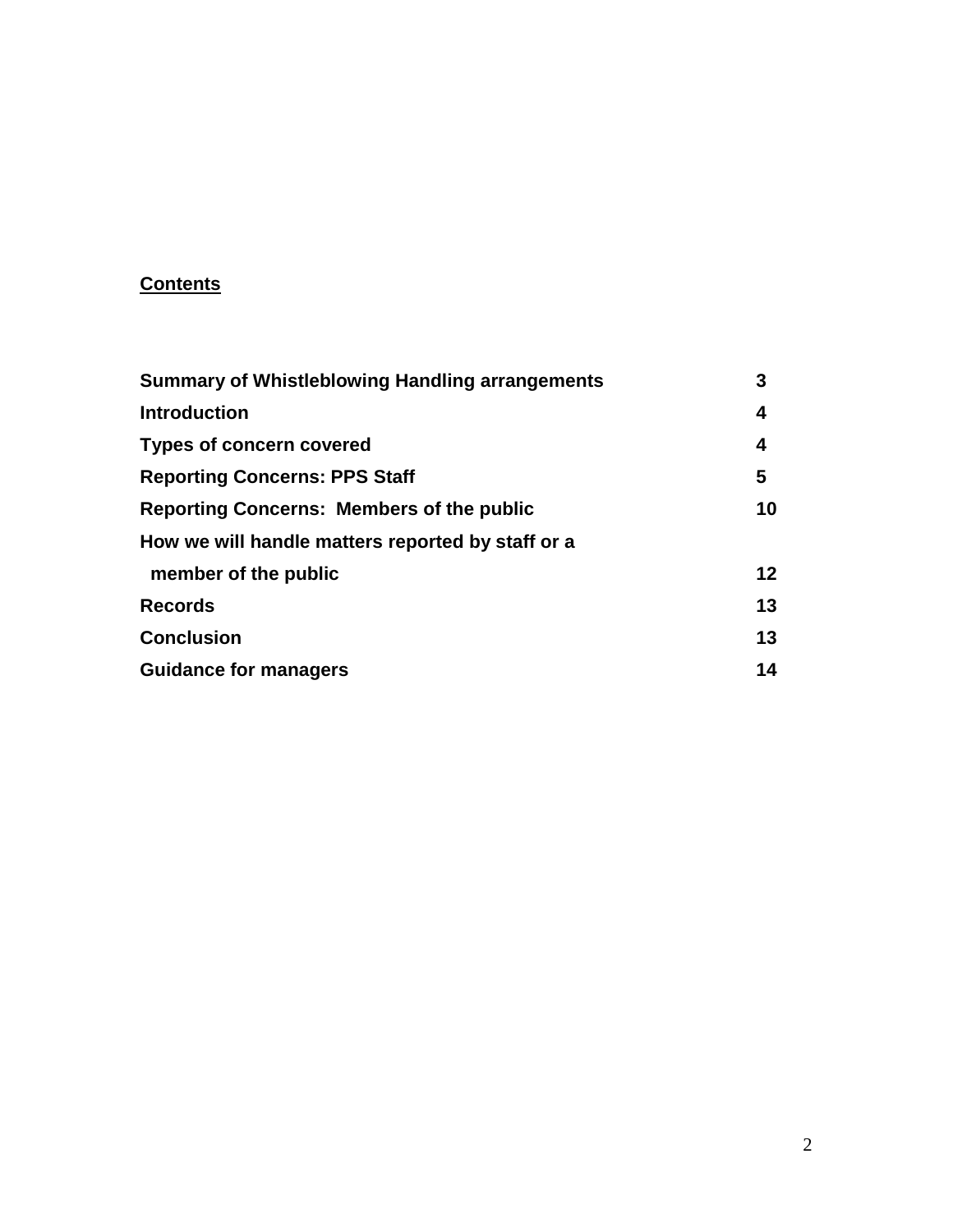

#### **SUMMARY OF WHISTLEBLOWING HANDLING ARRANGEMENTS**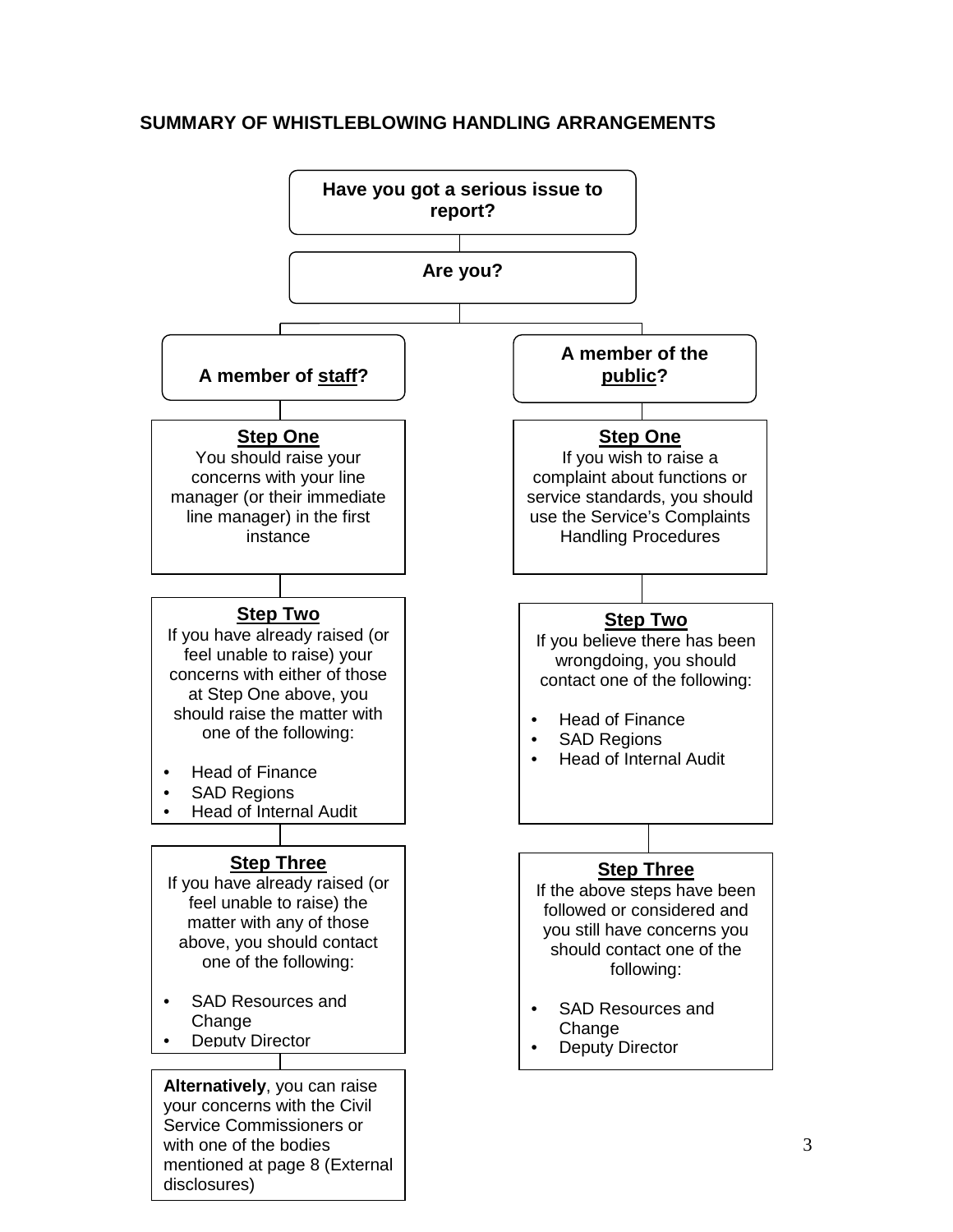### **Introduction**

The Public Prosecution Service (PPS) is committed to the highest possible standards of openness and accountability in the delivery of its services. Despite this, concerns about impropriety or malpractice may still arise.

The purpose of this updated guidance is to:

- a. reassure staff that they can raise genuine allegations or concerns about potential wrongdoing in confidence, through a clear internal reporting process, without putting their position at risk; and
- b. encourage members of the public who may have concerns of this nature to report them to the PPS at an early stage.

The arrangements below indicate how this should be done and explain how such concerns will be investigated.

#### **Types of concern covered**

This guidance does not deal with complaints about the Service's performance or standards of service, for which separate procedures exist (see paragraph XXXX below). Instead, the guidance relates to concerns about serious malpractice, abuse, neglect or wrongdoing, notably when the interests of others or the organisation are at risk. Concerns of this nature are likely to involve matters such as unlawful conduct, serious safety/security deficiencies, breaches of confidence or danger to the public/environment.

If your concern is about possible fraud, you may also wish to refer to the PPS's Anti-Fraud Policy and Fraud Response Plan (see link below). This highlights the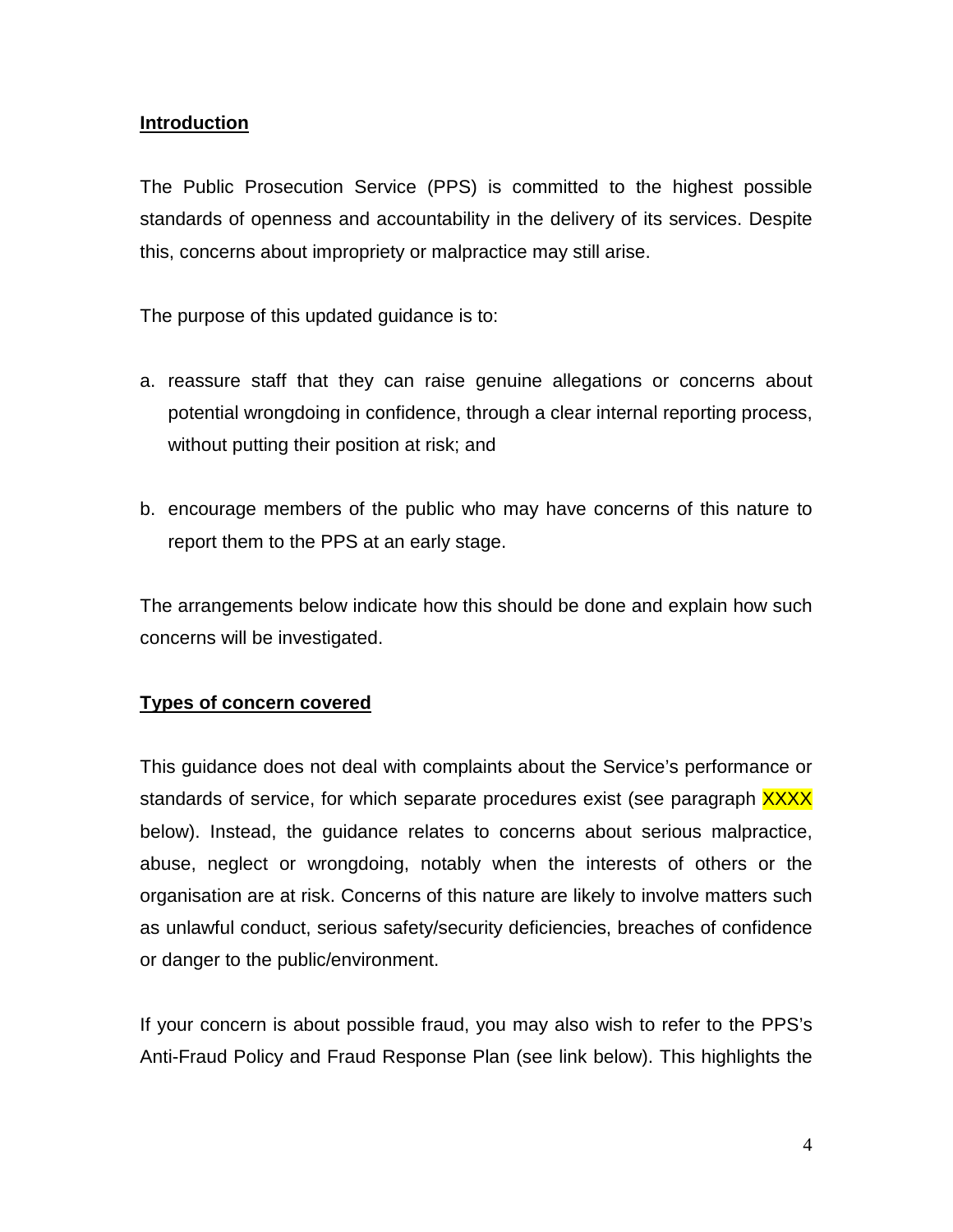confidential Fraud Hotline (0808 100 2716) through which concerns of this particular nature may be reported in confidence.

### <http://www.ppsni.gov.uk/Corporate-Governance-6697.html>

If you are a member of the Service's staff and wish to make a complaint about your employment or how you have been treated personally, please use the NI Civil Service Grievance Procedure.

## **Reporting Concerns: PPS Staff**

## **Our Assurances to you**

## *Your safety*

We are committed to making whistleblowing work. If you raise a genuine concern under these arrangements, you will be protected by the **Public Interest Disclosure (NI) Order 1998** (see link below) and will not be at risk of losing your job or suffering any form of retribution as a result. Provided you are acting in good faith, it does not matter if you are mistaken.

#### <http://www.pcaw.org.uk/guide-to-pida>

Of course, this assurance does not extend to someone who makes an allegation purely for malicious intent or personal gain. Making allegations of this nature which are found to have no foundation will be regarded by the Service as a serious disciplinary offence.

## *Confidentiality*

We will not tolerate the harassment or victimisation of anyone who raises a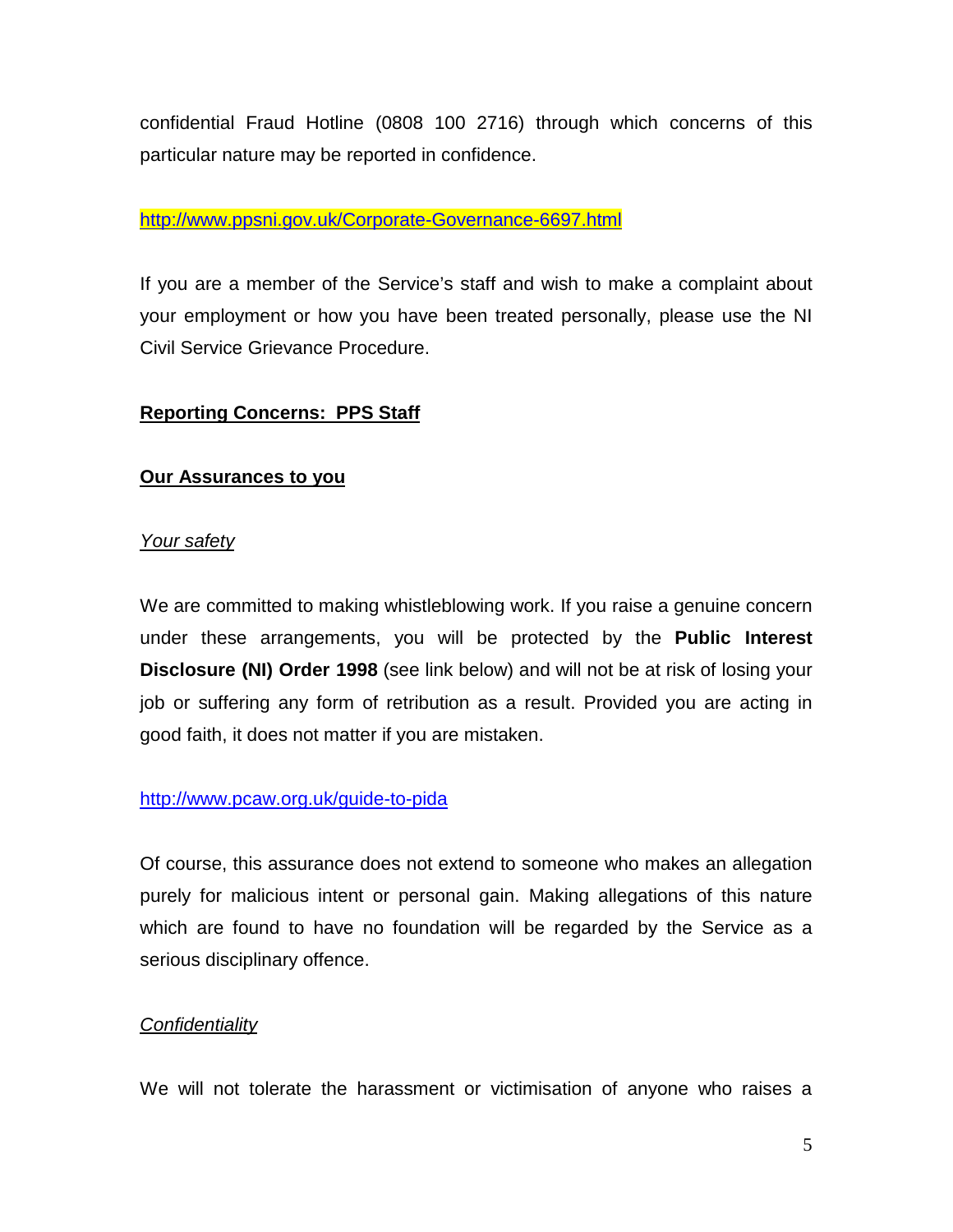genuine concern and with these assurances we hope you will raise your concern openly. However, we recognise that there may be circumstances when you would prefer to speak to someone in confidence first. If this is the case, please say so at the outset. If you ask us not to disclose your identity, we will not do so without your consent unless required by law. You should understand that there may be times when we are unable to resolve a concern without revealing your identity, for example where your personal evidence is essential. In cases where an investigation leads to criminal proceedings, for example, there may be an expectation for you, as a complainant, to give evidence in a court of law. In such cases, we will always discuss with you whether and how the matter can best proceed.

#### *Anonymity*

Remember that if you do not tell us who you are, it will be much more difficult for us to look into the matter, to protect your position, or to give you a response to your concerns. Accordingly, while we will consider anonymous reports, these arrangements are not well suited to deal with concerns raised anonymously.

If you are unsure about raising a concern you can get independent advice from Public Concern as Work (see contact details under 'Independent Advice', below).

#### **How to raise a concern internally**

Please remember that you do not need to have firm evidence of malpractice before raising a concern. However we do ask that you explain as fully as you can the information or circumstances that gave rise to your concern.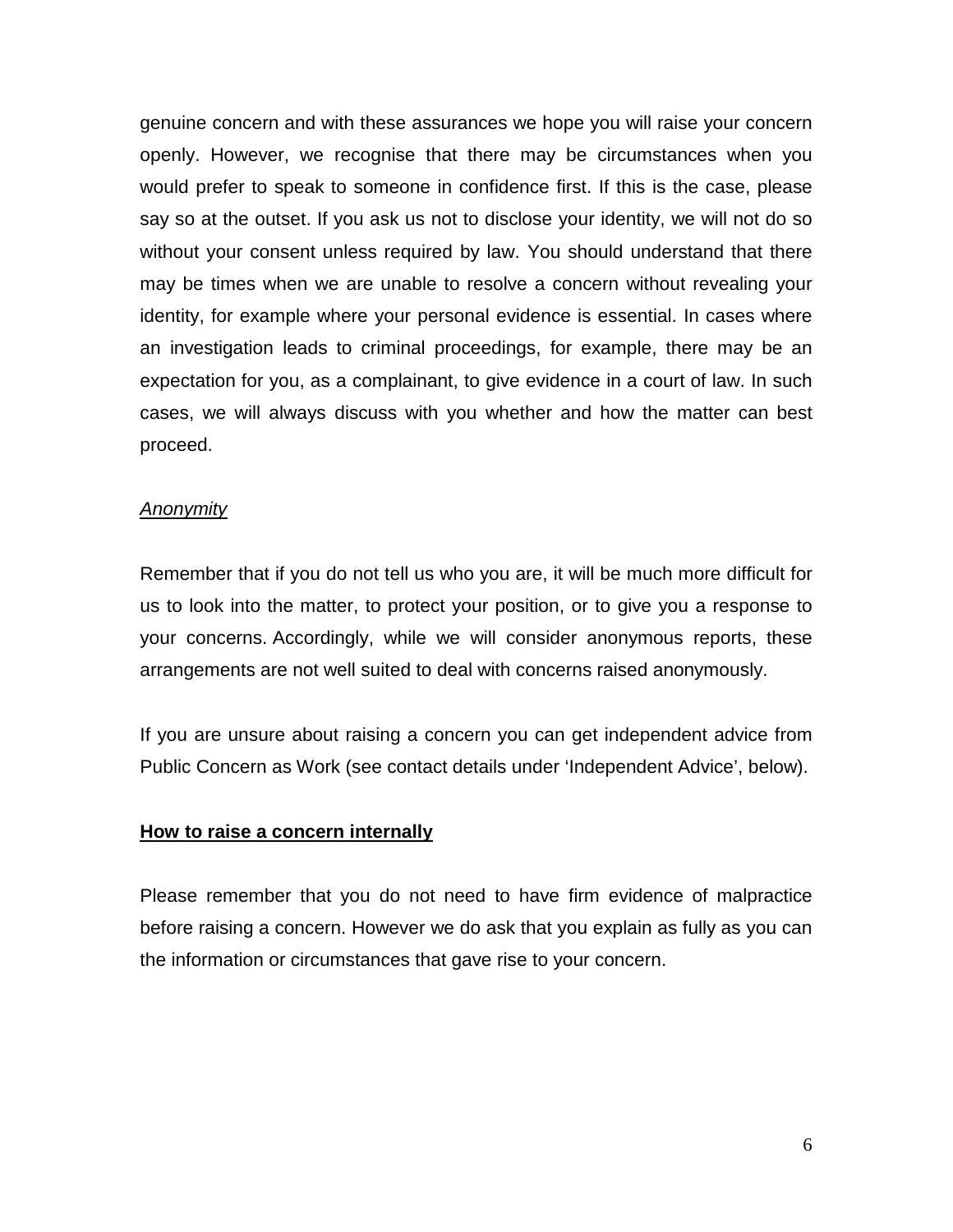### *Step One*

If you have a concern about malpractice, we hope you will feel able to raise it first with your line manager or with their immediate manager. This can be done orally or in writing. Managers should handle any such concern in accordance with the broad guidance set out at **Annex 1** and should ensure that records are retained confidentially and securely.

#### *Step Two*

If, for whatever reason, you feel that raising the issue with your line manager or their immediate manager is not appropriate or it has not worked, please raise the matter with your Assistant Director (for those members of staff working in the regions or headquarters sections) or Head of Branch (for Corporate Services staff). Alternatively you may raise the issue with one of the following:

#### **Head of Finance - Nuala McAuley**

**Telephone: 02890 544750 Email: [Nuala.McAuley@ppsni.gsi.gov.uk](mailto:Nuala.McAuley@ppsni.gsi.gov.uk)**

**Senior Assistant Director, Serious Crime & Regions – Marianne O'Kane Telephone: 02890 897195 Email: Marianne.O'Kane@ppsni.gsi.gov.uk**

## **Head of Internal Audit – Amanda Oliver (Department of Justice) Telephone: 02890 728870 Email: Amanda.Oliver@dojni.x.gsi.gov.uk**

If you want to raise the matter in confidence, please say so at the outset so that appropriate arrangements can be made.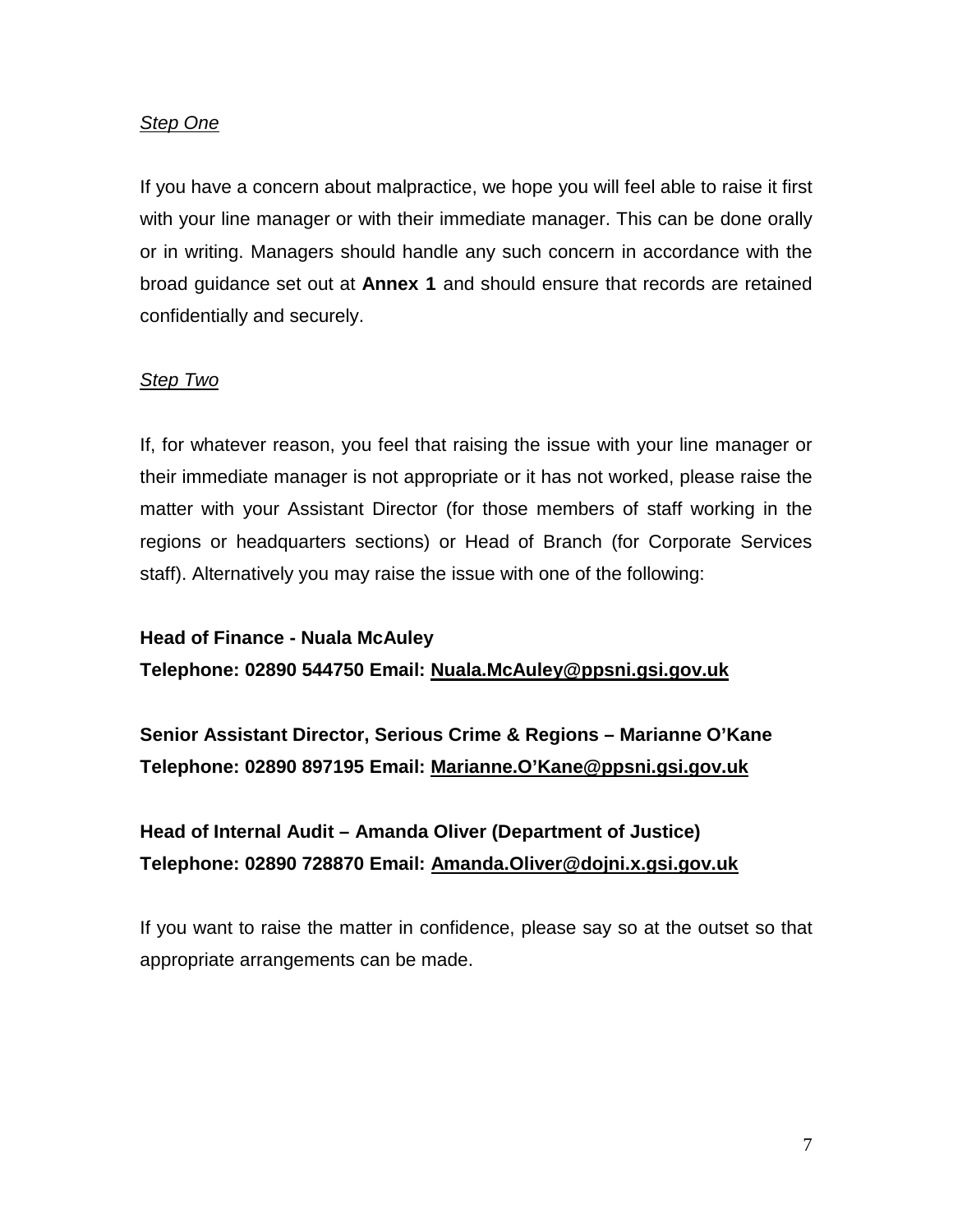## *Step Three*

If these channels have been followed and you believe there is an ongoing risk, or you feel the matter is so serious that you cannot discuss it with any of the above, you can raise your concern directly with:

# **Senior Assistant Director, Resources and Change - Ian Hearst Telephone: 02890 897182 Email: Ian.Hearst@ppsni.gsi.gov.uk OR**

**Deputy Director of Public Prosecutions – Michael Agnew Telephone: 02890 897185 Email: [Michael.Agnew@ppsni.gsi.gov.uk](mailto:Michael.Agnew@ppsni.gsi.gov.uk)**

## **Independent advice**

If you are unsure whether or how to raise a concern or you want confidential advice at any stage, you may contact your union.

You may also contact the independent charity *Public Concern at Work* on 020 7404 6609 or by email at whistle@pcaw.org.uk. Their lawyers can talk you through your options and help you raise a concern about malpractice at work. For more information, you can visit their website at [www.pcaw.org.uk](http://www.pcaw.org.uk/).

## **External disclosures**

While we hope we have given you the reassurance you need to raise your concern internally with us, we recognise that there may be circumstances where you can properly report a concern to an outside body. In fact, we would rather you raise a matter with the appropriate regulator – such as the Northern Ireland Audit Office or the Health and Safety Executive of Northern Ireland - than not at all.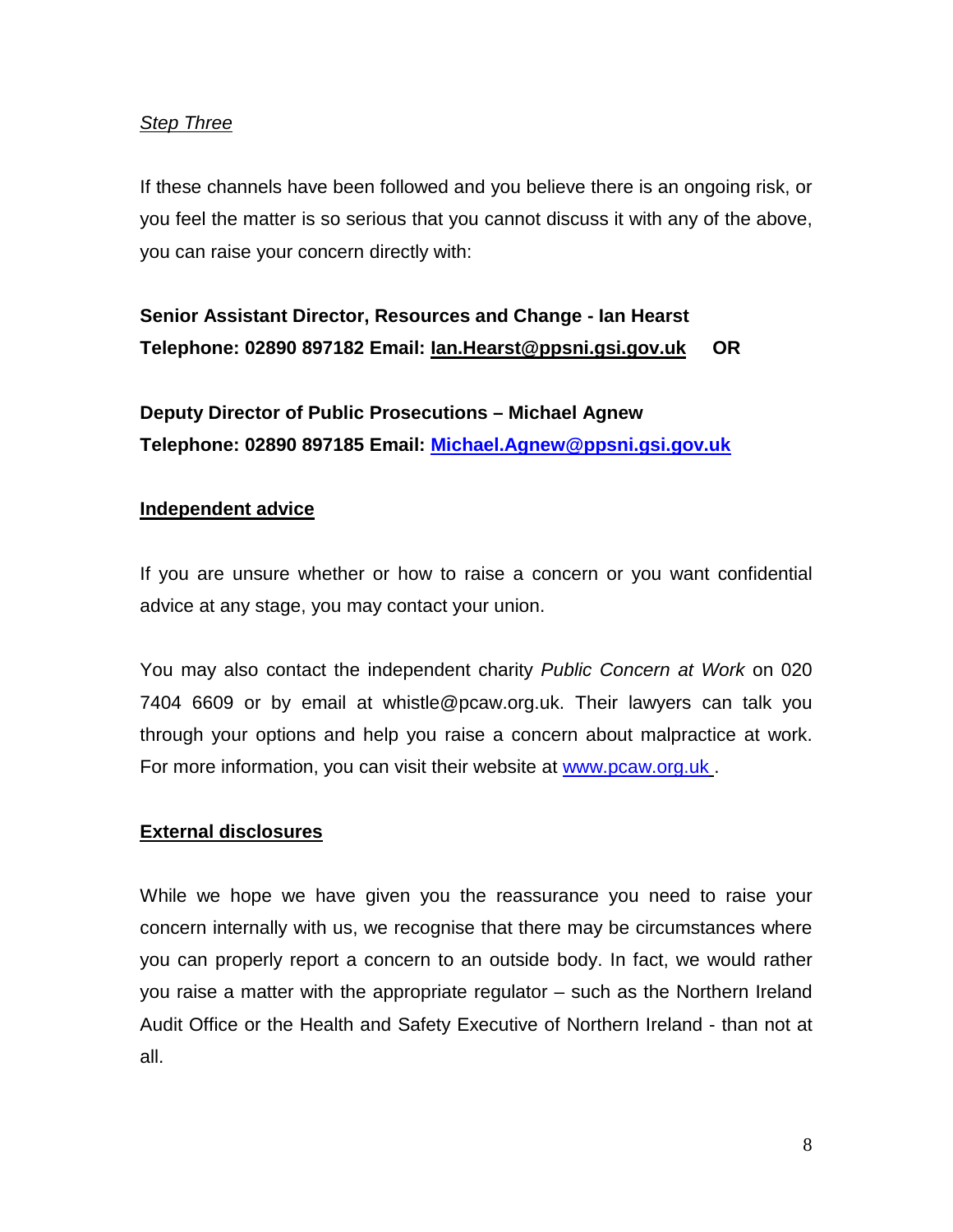A list of prescribed persons/bodies to which staff may report a serious concern, with protection afforded by the Public Interest Disclosure (NI) Order 1998, can be accessed via the following link:

## <http://www.delni.gov.uk/public-interest-disclosure-guidance-2014.pdf>

Public Concern at Work (or your union) will be able to advise you on such an option and on the circumstances in which you may be able to contact an outside body safely.

## **NICS Code of Ethics**

If you are a civil servant and believe that you are being required to act in a way which conflicts with the core values and standards set out in the NICS Code of Ethics [\(http://www.dfpni.gov.uk/6.01-standards-of-conduct.pdf\)](http://www.dfpni.gov.uk/6.01-standards-of-conduct.pdf), or you have become aware of the actions of others which you believe conflict with the Code, you should raise the matter with the PPS's Nominated Officer:

## **Head of Resource Management - Liam Strain Telephone: 02890 544786 Email: [Liam.Strain@ppsni.gsi.gov.uk](mailto:Liam.Strain@ppsni.gsi.gov.uk)**

As an alternative, and if your concern is about a breach of the NICS Code of Ethics, you may also raise your concern directly with the Civil Service Commissioners for Northern Ireland [\(http://nicscommissioners.org\)](http://nicscommissioners.org/). While it is the Commissioners' preference that issues under the Code of Ethics are raised, in the first instance, internally within the relevant Department, there may be circumstances when Commissioners would accept an appeal without this having occurred. Commissioners will examine each case on its merits.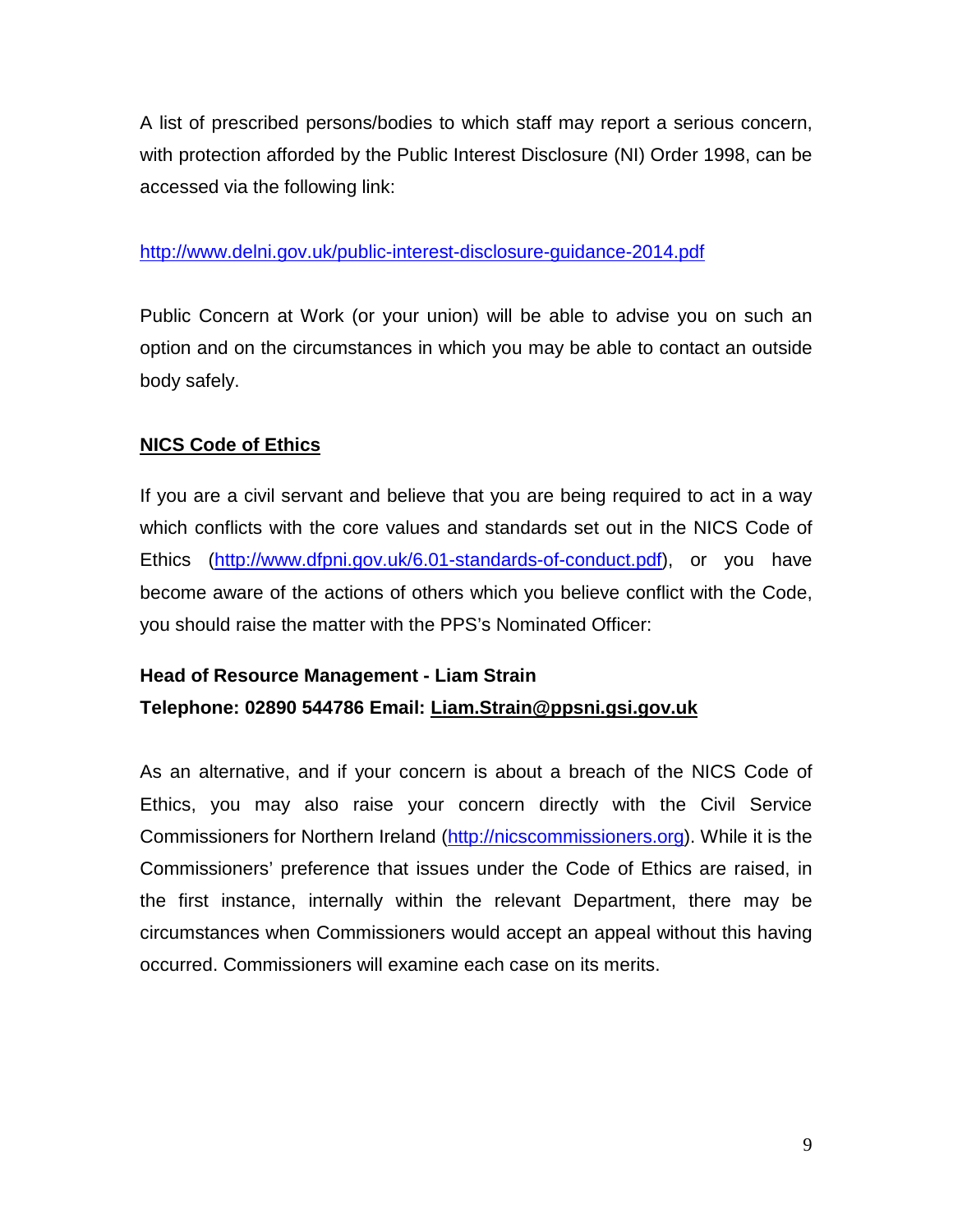## **Complaints from third parties**

Procedures through which members of the public may report concerns about possible serious impropriety or wrongdoing within the Service are set out below. Staff are reminded that they have a duty of care to ensure that any such concern which they receive from a member of the public is investigated, particularly if it involves a security or safety issue, and to bring it, in confidence, to the attention of an appropriate senior officer.

## **Reporting Concerns: Members of the Public**

## **Our Assurances to you**

All genuine allegations or concerns reported by members of the public will, as far as possible, be handled in the same way as whistleblowing allegations made by staff and will be treated in the strictest confidence. However, if any such action leads to criminal proceedings, there may be the expectation for the member of the public concerned, as a complainant, to give evidence in a court of law.

It should be noted that the protection afforded by the **Public Interest Disclosure (NI) Order 1998** only relates to internal staff and does not apply to members of the public.

## *Anonymity*

As with concerns raised internally, the Service would encourage members of the public to put their names to any allegation. This enables the Service to investigate the matter fully, to seek clarification, to ask for additional details and to give you a response to your concerns.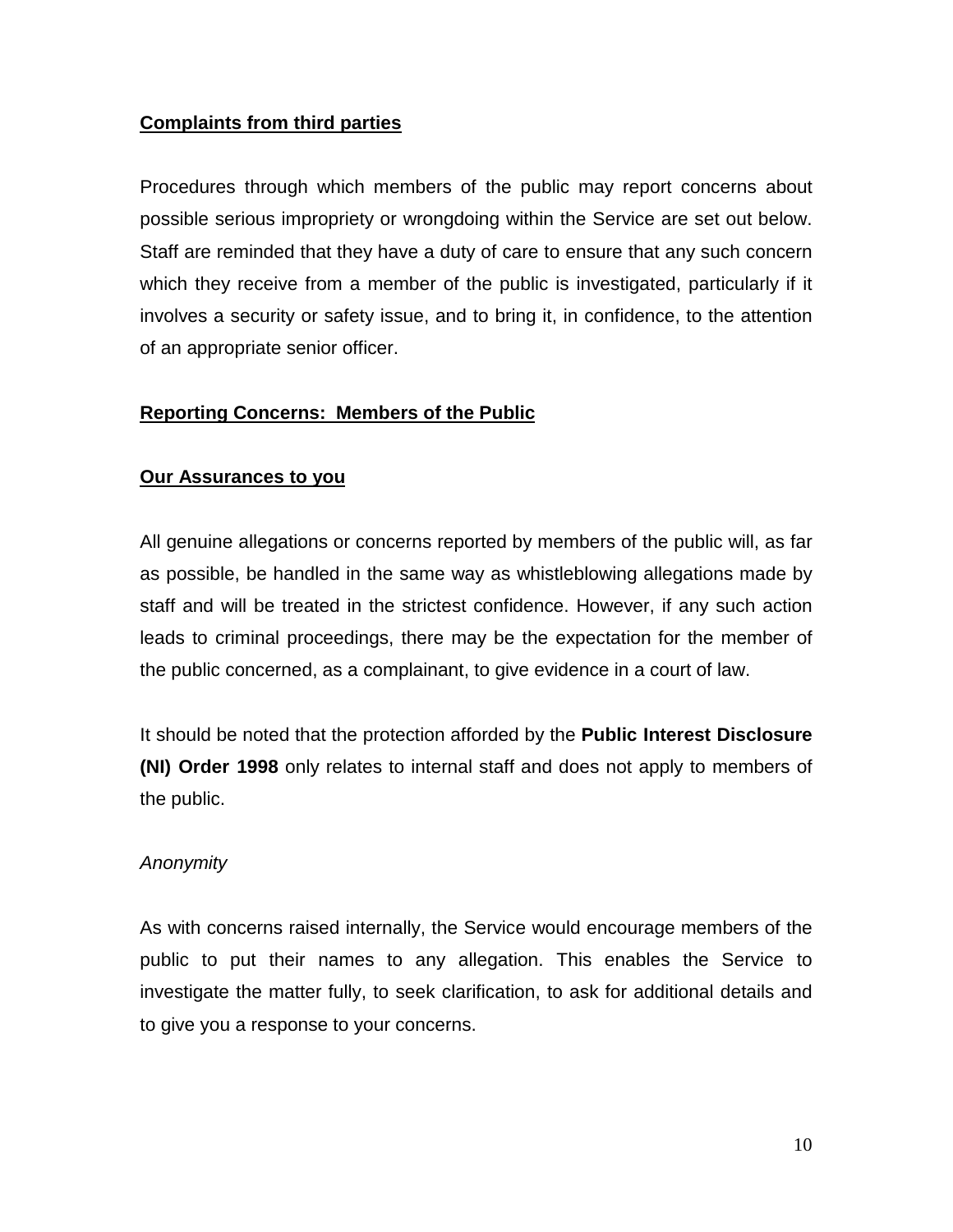### **How to raise a concern**

Procedures for making complaints relating to the Service's various functions or service standards can be accessed through the PPS Website (under Complaints) or through the following link:

## <http://www.ppsni.gov.uk/Complaints-5026.html>

You may already have followed or considered the relevant complaints procedures or your concerns may be of a much more serious nature. You might, for example, feel that:

- a. given the nature and/or seriousness of the matter (e.g. malpractice, abuse or wrongdoing), the use of the normal complaints process is inappropriate; or
- b. disclosure through the standard complaints procedure might result in the destruction of evidence.

If you have such concerns, you can raise your concern directly with:

## **Head of Finance (Telephone: 02890 544750)**

**Senior Assistant Director, Serious Crime and Regions (Telephone: 02890 897195)**

## **Head of Internal Audit (Telephone: 02890 728870)**

If you want to raise the matter in confidence, please say so at the outset so that appropriate arrangements can be made.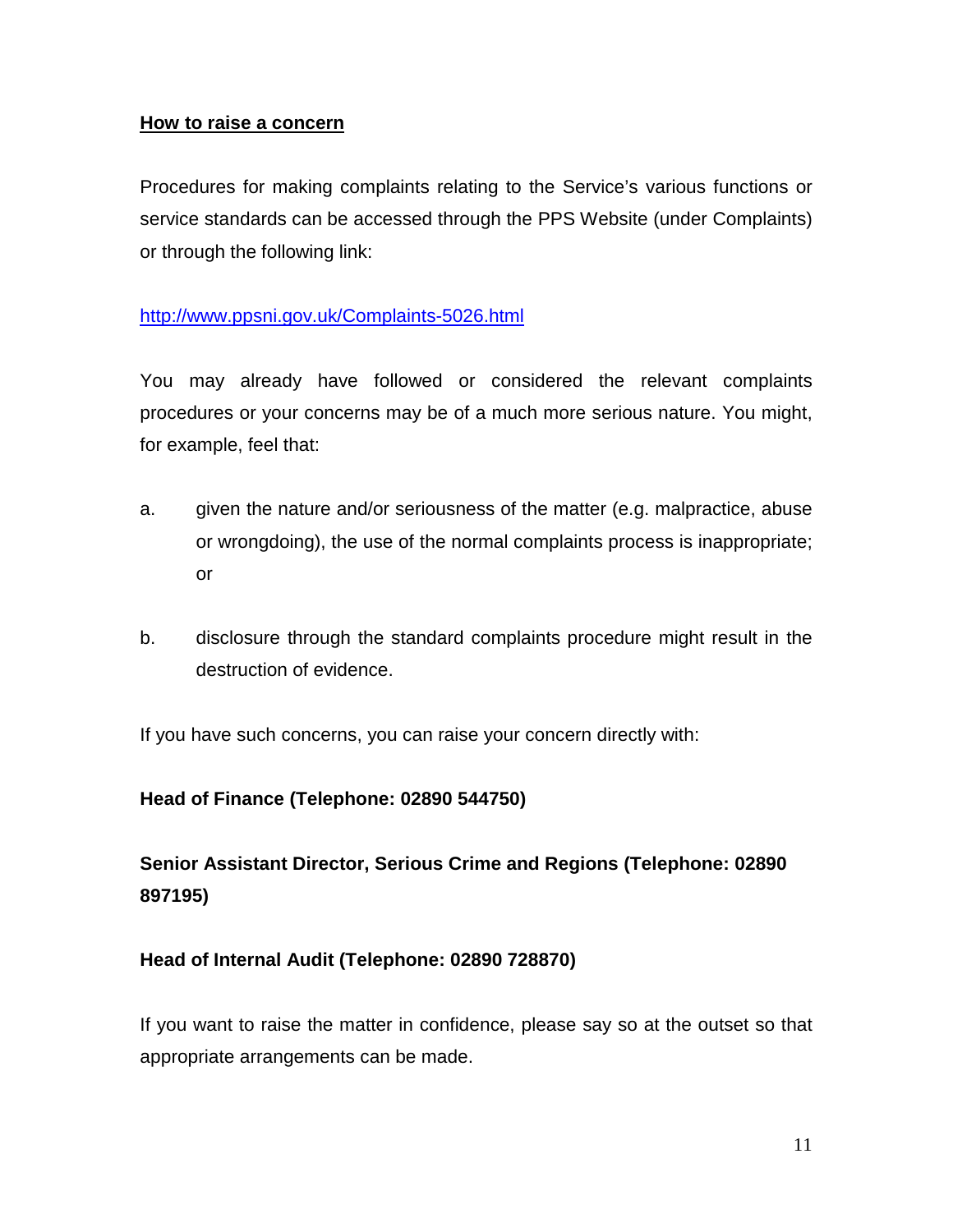If you have already followed or considered the above procedures and still believe there is an ongoing risk, or if you feel that the matter is so serious that you cannot raise or discuss it with any of the Service's contacts listed, you should raise your concern directly with one of the following:

## **Senior Assistant Director, Resources and Change (Telephone: 02890 897182) OR**

## **Deputy Director of Public Prosecutions (Telephone: 02890 897185)**

## **How we will handle matters reported by staff or a member of the public**

Once you have told us of your concern, we will look into it to assess initially what action should be taken. This may involve an informal review, an internal inquiry or a more formal investigation. Where it is decided that a formal investigation is necessary the overall responsibility for the investigation will lie with a nominated 'investigation officer'. Depending on the nature and seriousness of the concern (as identified during preliminary enquires); the investigation may be conducted by Internal Audit or other independent reviewer.

If your concern is about possible fraud, the Service will deal with it by following our Anti-Fraud Policy and Fraud Response Plan.

## <http://www.ppsni.gov.uk/Corporate-Governance-6697.html>

In any event, we will tell you who is dealing with the matter, how you can contact him or her, and whether your further assistance may be needed. If you request it, we will write to you summarising your concern and setting out how we propose to handle the investigation of it.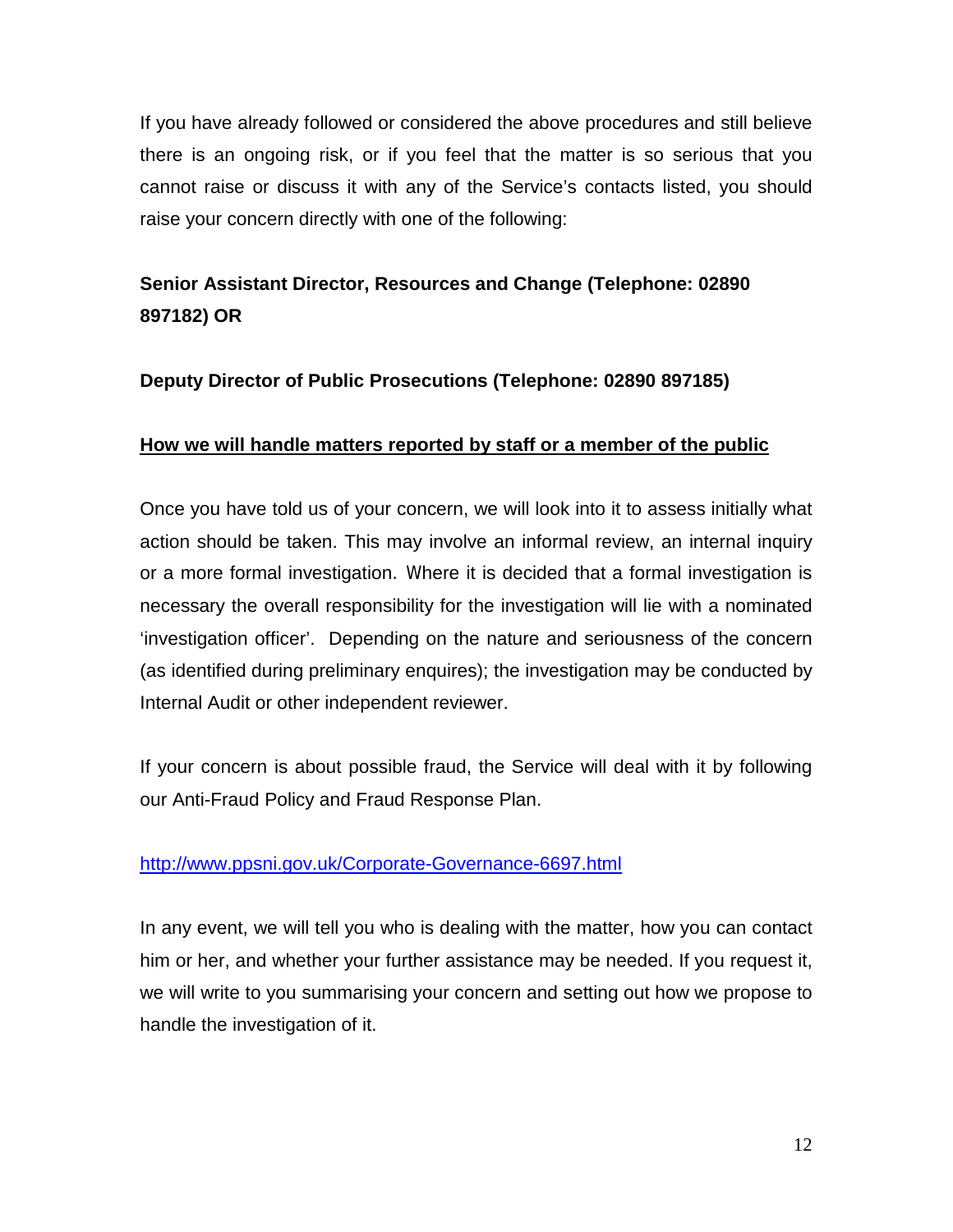When you raise the concern you may be asked how you think the matter might best be resolved. If you have any personal interest in the matter, we do ask that you tell us at the outset. If your concern falls more properly within other procedures (e.g. the NICS Grievance Procedure / PPS Complaints Handling Procedures we will tell you.

We will give you as much feedback as we properly can, and if requested, we will confirm it in writing. However, we may not be able to tell you the precise action we take where this would infringe a duty of confidence owed by us to someone else.

## **Records**

Records of serious concerns raised both by staff and the general public, including the outcomes, will be retained by the Service for a minimum of five years. All such records will be maintained in a confidential and secure environment and at a readily identifiable location which will facilitate any required overview of complaints/concerns.

## **Conclusion**

While we cannot guarantee that we will respond to all matters in the way that you might wish, we will strive to handle the matter fairly and properly. By using these whistleblowing arrangements you will help us to achieve this.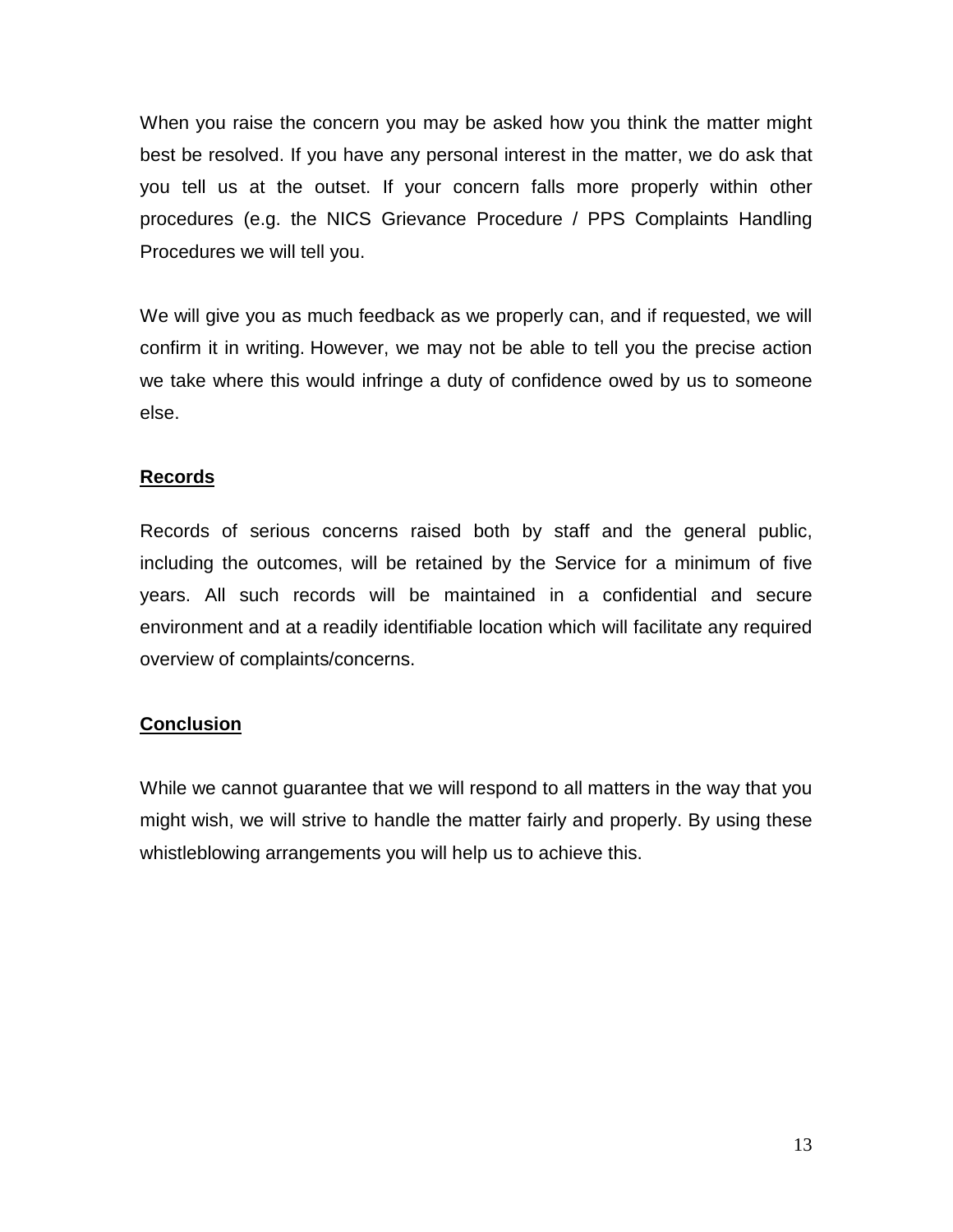#### **ANNEX 1**

#### **DEALING WITH WHISTLEBLOWING CONCERNS: GUIDANCE FOR MANAGERS**

- 1. All reports about actual or perceived wrongdoing in the workplace, whether raised orally or in writing, must be treated seriously. As well as notifying his/her senior manager immediately, the manager with whom the concern is raised should:
	- consider the nature of the concern raised if it is an allegation of fraud, then it must be handled under the Service's Anti-Fraud Policy and Fraud Response Plan
	- agree the facts and grounds on which the concern rests;
	- immediately secure any potential evidence;
	- identify any personal interest which the whistleblower might have in the issue concerned;
	- take immediate action if the alleged wrongdoing involves a risk or danger to others (eg on health and safety grounds);
	- carry out enquiries/investigations promptly, sensitively and as discreetly as possible;
	- honour the whistleblower's request not to disclose his/her identity without their consent unless required to do so by law;
	- ascertain whether any other staff had raised similar concerns in the past;
	- obtain reports from witnesses (if any);
	- ensure that feedback is provided to the whistleblower;
	- advise the whistleblower of any proposed remedial action resulting from his/her concern; and
	- retain, in a confidential and secure environment, a record of the concern raised (including the outcome).

In the case of anonymous reports (to which the Service will obviously be unable to respond), the manager should consider whether the whistleblower's decision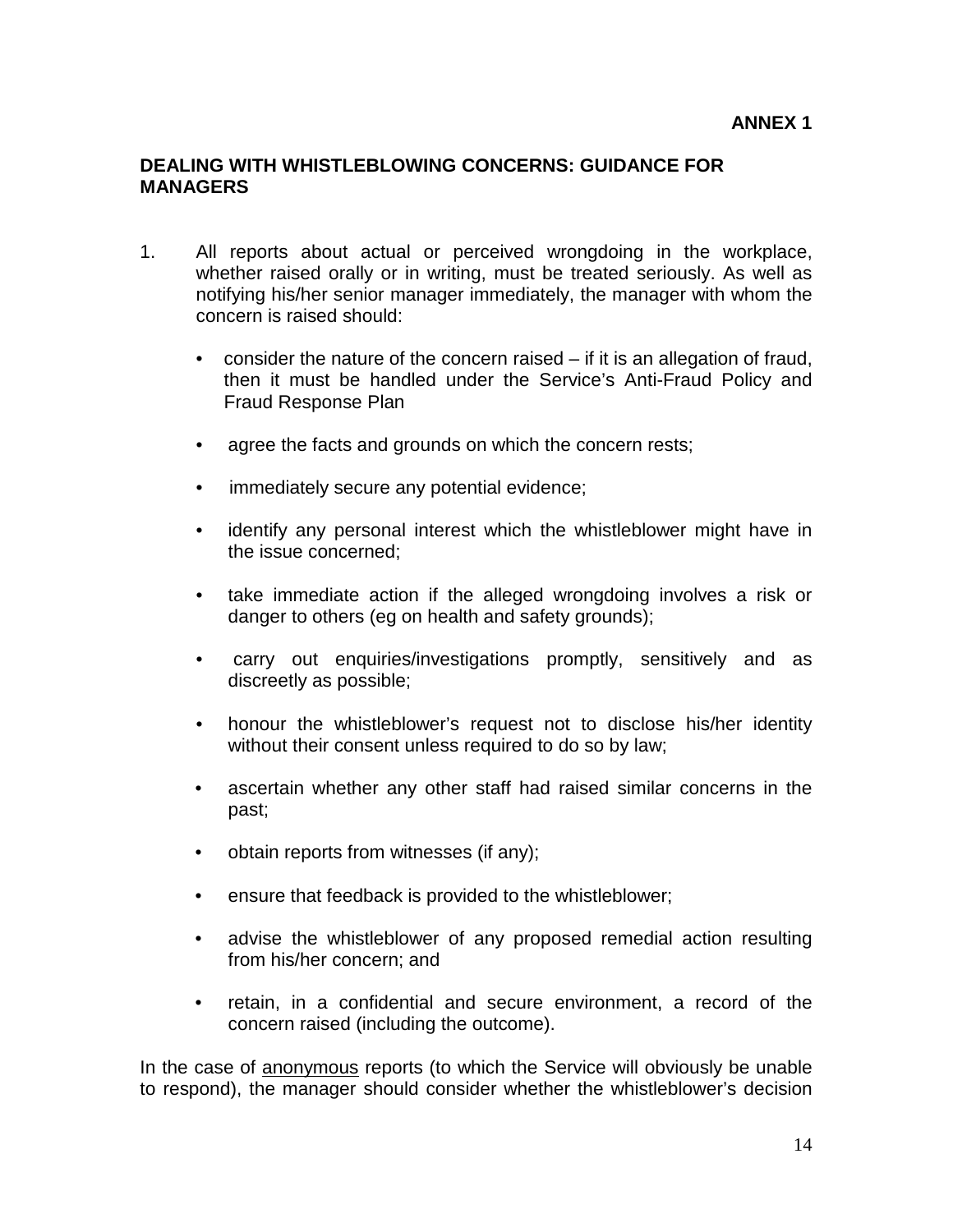to remain anonymous has any significance in terms of the nature of the concern raised, the potential impact on colleagues and the means by which it is to be investigated.

- 2. The following action should be taken in cases where a formal investigation is deemed to be necessary:
	- a. Terms of Reference should be drawn up. These should detail the nature and source of the allegation as well as the scope and purpose of (and the anticipated timescale for) the investigation.
	- b. Managers should ensure that any allocated investigator:
		- is independent of the issue/area under investigation;
		- declares any actual, potential or perceived conflict of interests which exists prior to, or which arises during, the investigation (Note: Any such conflicts must be considered, and acted on, by the manager); and
		- provides regular updates to senior management as the investigation progresses.
	- c. On conclusion of the investigation, a proportionate lesson(s) learned document, including details of any proposed remedial action, should be drafted and shared/circulated as appropriate